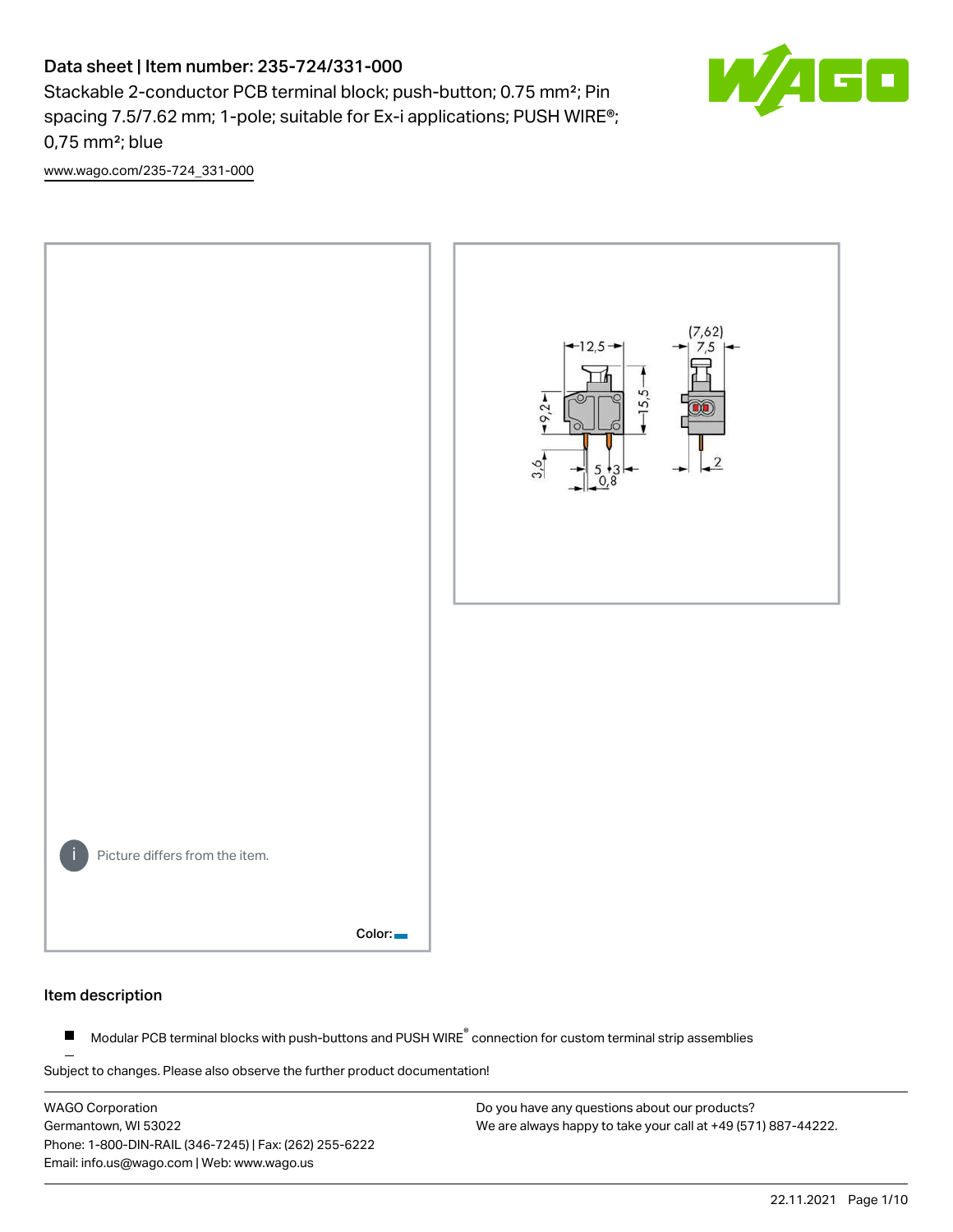

- **Double-wire connection for commoning signals**
- $\blacksquare$ Push-in termination of solid conductors
- Easy conductor removal via push-button  $\blacksquare$
- $\blacksquare$ Set to metric or inch pin spacing by compressing PCB terminal strips or pulling them apart
- $\blacksquare$ Also available with a test slot

# Data

# Notes

| Variants: | Other colors                                                     |
|-----------|------------------------------------------------------------------|
|           | Other versions (or variants) can be requested from WAGO Sales or |
|           | configured at https://configurator.wago.com/                     |

# Electrical data

# IEC Approvals

| Ratings per                 | IEC/EN 60664-1                                                       |
|-----------------------------|----------------------------------------------------------------------|
| Rated voltage (III / 3)     | 400 V                                                                |
| Rated surge voltage (III/3) | 6 <sub>kV</sub>                                                      |
| Rated voltage (III/2)       | 630 V                                                                |
| Rated surge voltage (III/2) | 6 <sub>kV</sub>                                                      |
| Nominal voltage (II/2)      | 1000V                                                                |
| Rated surge voltage (II/2)  | 6 <sub>kV</sub>                                                      |
| Rated current               | 10A                                                                  |
| Legend (ratings)            | (III / 2) $\triangleq$ Overvoltage category III / Pollution degree 2 |

# UL Approvals

| Approvals per                  | UL 1059 |
|--------------------------------|---------|
| Rated voltage UL (Use Group B) | 300 V   |
| Rated current UL (Use Group B) | 10 A    |
| Rated voltage UL (Use Group D) | 300 V   |
| Rated current UL (Use Group D) | 10 A    |

#### CSA Approvals

| Approvals per                   | CSA   |
|---------------------------------|-------|
| Rated voltage CSA (Use Group B) | 300 V |
| Rated current CSA (Use Group B) | 10 A  |

.<br>Subject to changes. Please also observe the further product documentation!

| <b>WAGO Corporation</b>                                | Do you have any questions about our products?                 |
|--------------------------------------------------------|---------------------------------------------------------------|
| Germantown, WI 53022                                   | We are always happy to take your call at +49 (571) 887-44222. |
| Phone: 1-800-DIN-RAIL (346-7245)   Fax: (262) 255-6222 |                                                               |
| Email: info.us@wago.com   Web: www.wago.us             |                                                               |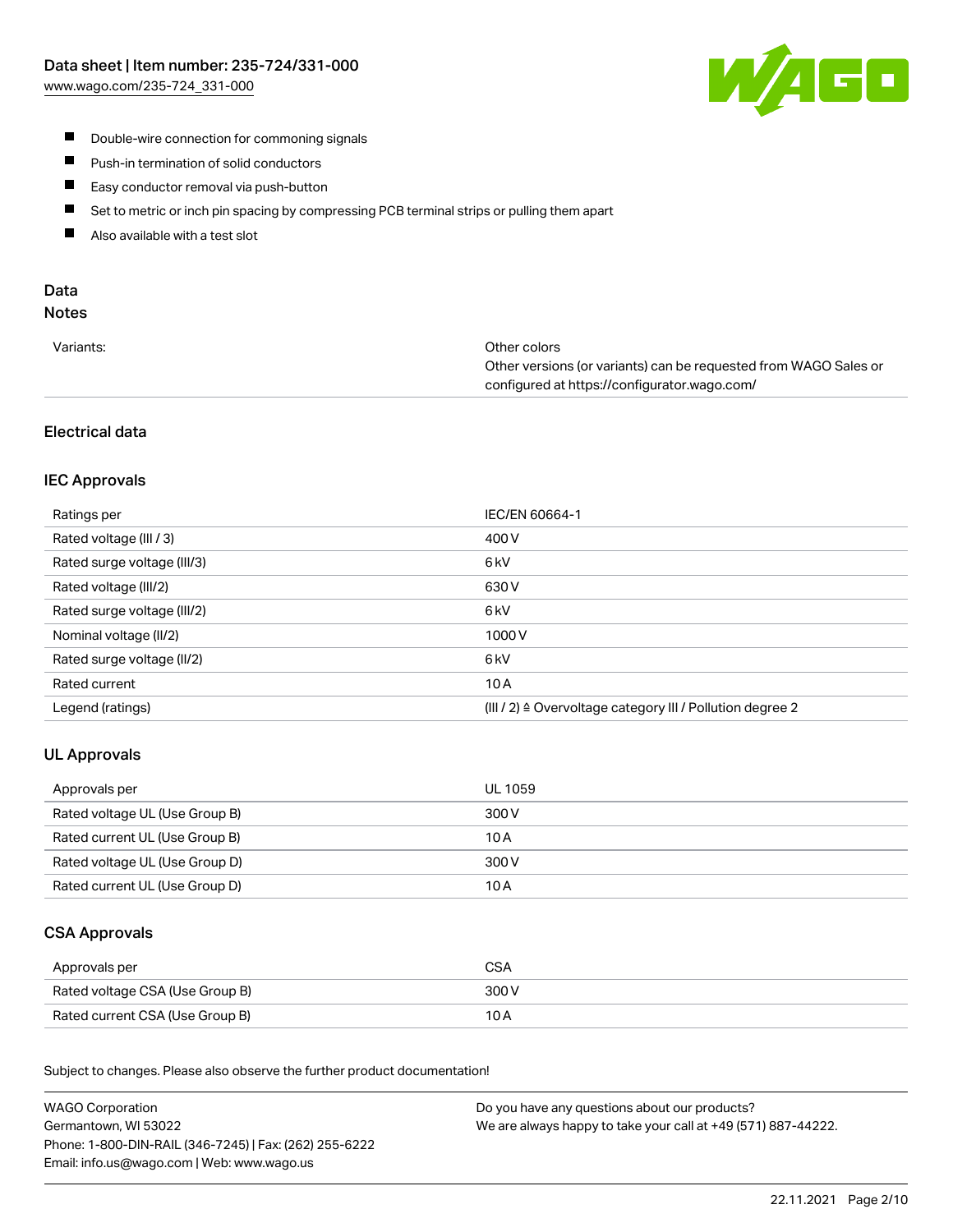[www.wago.com/235-724\\_331-000](http://www.wago.com/235-724_331-000)



## Connection data

| Total number of connection points |  |
|-----------------------------------|--|
| Total number of potentials        |  |
| Number of connection types        |  |
| Number of levels                  |  |

## Connection 1

| Connection technology                 | PUSH WIRE                              |
|---------------------------------------|----------------------------------------|
| Actuation type                        | Push-button                            |
| Solid conductor                       | $0.20.75$ mm <sup>2</sup> / 24  18 AWG |
| Strip length                          | $910$ mm $/0.350.39$ inch              |
| Conductor connection direction to PCB | 0°                                     |
| Number of poles                       |                                        |

# Physical data

| Pin spacing                          | 7.5/7.62 mm / 0.295/0.3 inch |
|--------------------------------------|------------------------------|
| Width                                | 9 mm / 0.354 inch            |
| Height                               | 19.1 mm / 0.752 inch         |
| Height from the surface              | 15.5 mm / 0.61 inch          |
| Depth                                | 12.5 mm / 0.492 inch         |
| Solder pin length                    | $3.6 \,\mathrm{mm}$          |
| Solder pin dimensions                | $0.8 \times 0.4$ mm          |
| Drilled hole diameter with tolerance | 1 <sup>(+0.1)</sup> mm       |

# PCB contact

| <b>PCB Contact</b>                  | THT                                 |
|-------------------------------------|-------------------------------------|
| Solder pin arrangement              | within the terminal block (in-line) |
| Number of solder pins per potential |                                     |

#### Material data

| Color                       | blue                              |
|-----------------------------|-----------------------------------|
| Material group              |                                   |
| Insulation material         | Polyamide (PA66)                  |
| Flammability class per UL94 | V0                                |
| Clamping spring material    | Chrome nickel spring steel (CrNi) |

Subject to changes. Please also observe the further product documentation!

| <b>WAGO Corporation</b>                                | Do you have any questions about our products?                 |
|--------------------------------------------------------|---------------------------------------------------------------|
| Germantown, WI 53022                                   | We are always happy to take your call at +49 (571) 887-44222. |
| Phone: 1-800-DIN-RAIL (346-7245)   Fax: (262) 255-6222 |                                                               |
| Email: info.us@wago.com   Web: www.wago.us             |                                                               |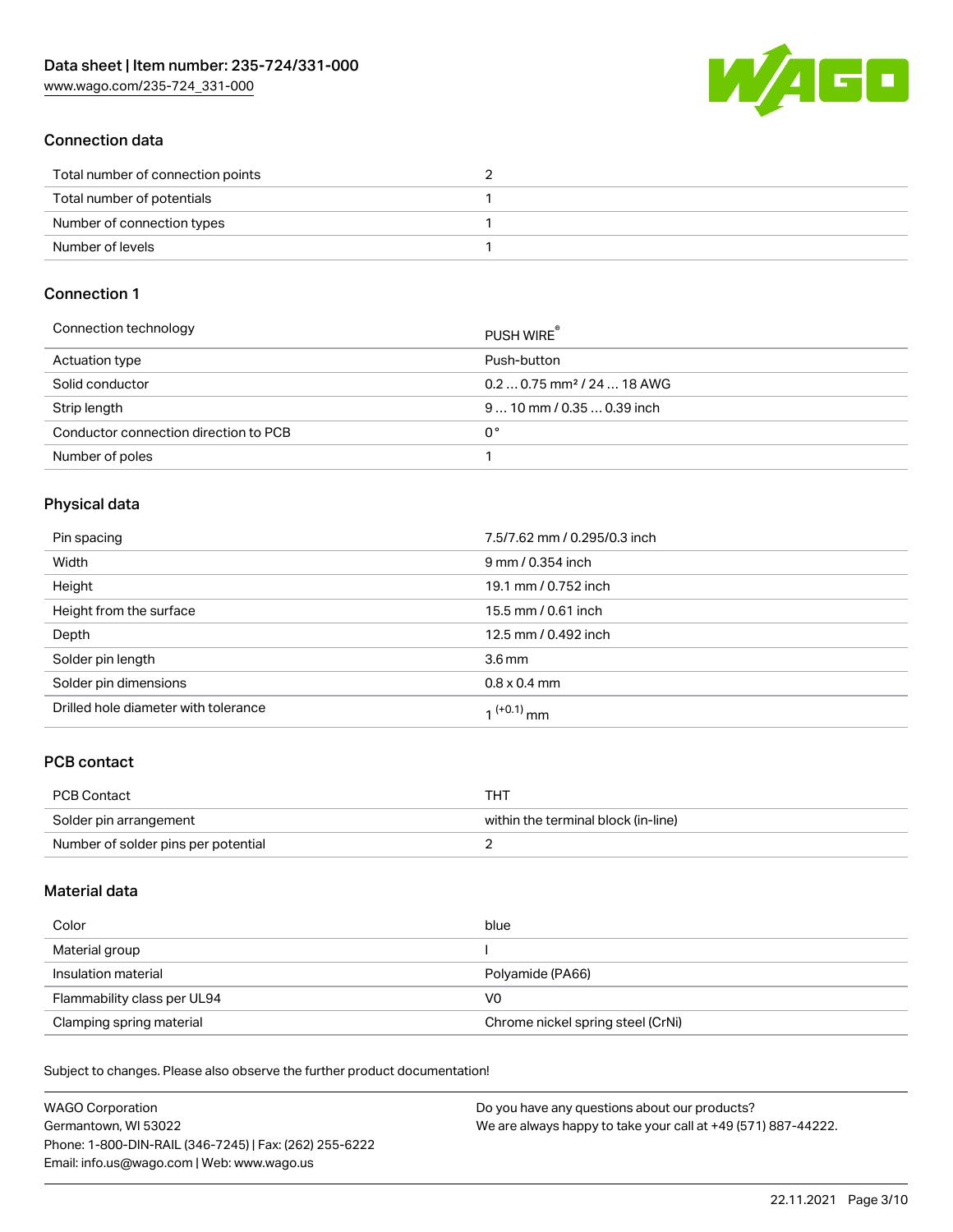[www.wago.com/235-724\\_331-000](http://www.wago.com/235-724_331-000)



| Contact material | Electrolytic copper (E <sub>Cu</sub> ) |
|------------------|----------------------------------------|
| Contact plating  | tin-plated                             |
| Fire load        | $0.012$ MJ                             |
| Weight           | 0.7 <sub>g</sub>                       |
|                  |                                        |

# Environmental requirements

| Limit temperature range | $.$ +105 °C $\,$<br>-60 |
|-------------------------|-------------------------|
|-------------------------|-------------------------|

#### Commercial data

| Product Group         | 4 (Printed Circuit) |
|-----------------------|---------------------|
| PU (SPU)              | 600 (100) Stück     |
| Packaging type        | box                 |
| Country of origin     | CН                  |
| <b>GTIN</b>           | 4044918832069       |
| Customs tariff number | 8536904000          |

# Approvals / Certificates

#### Country specific Approvals

| Logo | Approval                                                                   | <b>Additional Approval Text</b> | Certificate<br>name         |
|------|----------------------------------------------------------------------------|---------------------------------|-----------------------------|
|      | <b>CCA</b><br>DEKRA Certification B.V.                                     | EN 60947                        | NTR NL-<br>7144             |
| KEMA | <b>CCA</b><br><b>DEKRA Certification B.V.</b>                              | EN 60947                        | 2149549.02                  |
|      | <b>CCA</b><br>DEKRA Certification B.V.                                     | EN 60998                        | <b>NTRNL</b><br>6919        |
|      | <b>CCA</b><br>DEKRA Certification B.V.                                     | EN 60947-7-4                    | NTR <sub>NL</sub> -<br>7774 |
| /DE  | <b>VDE</b><br>VDE Prüf- und Zertifizierungsinstitut                        | EN 60947                        | 40029328                    |
|      | Subject to changes. Please also observe the further product documentation! |                                 |                             |

| <b>WAGO Corporation</b>                                | Do you have any questions about our products?                 |
|--------------------------------------------------------|---------------------------------------------------------------|
| Germantown, WI 53022                                   | We are always happy to take your call at +49 (571) 887-44222. |
| Phone: 1-800-DIN-RAIL (346-7245)   Fax: (262) 255-6222 |                                                               |
| Email: info.us@wago.com   Web: www.wago.us             |                                                               |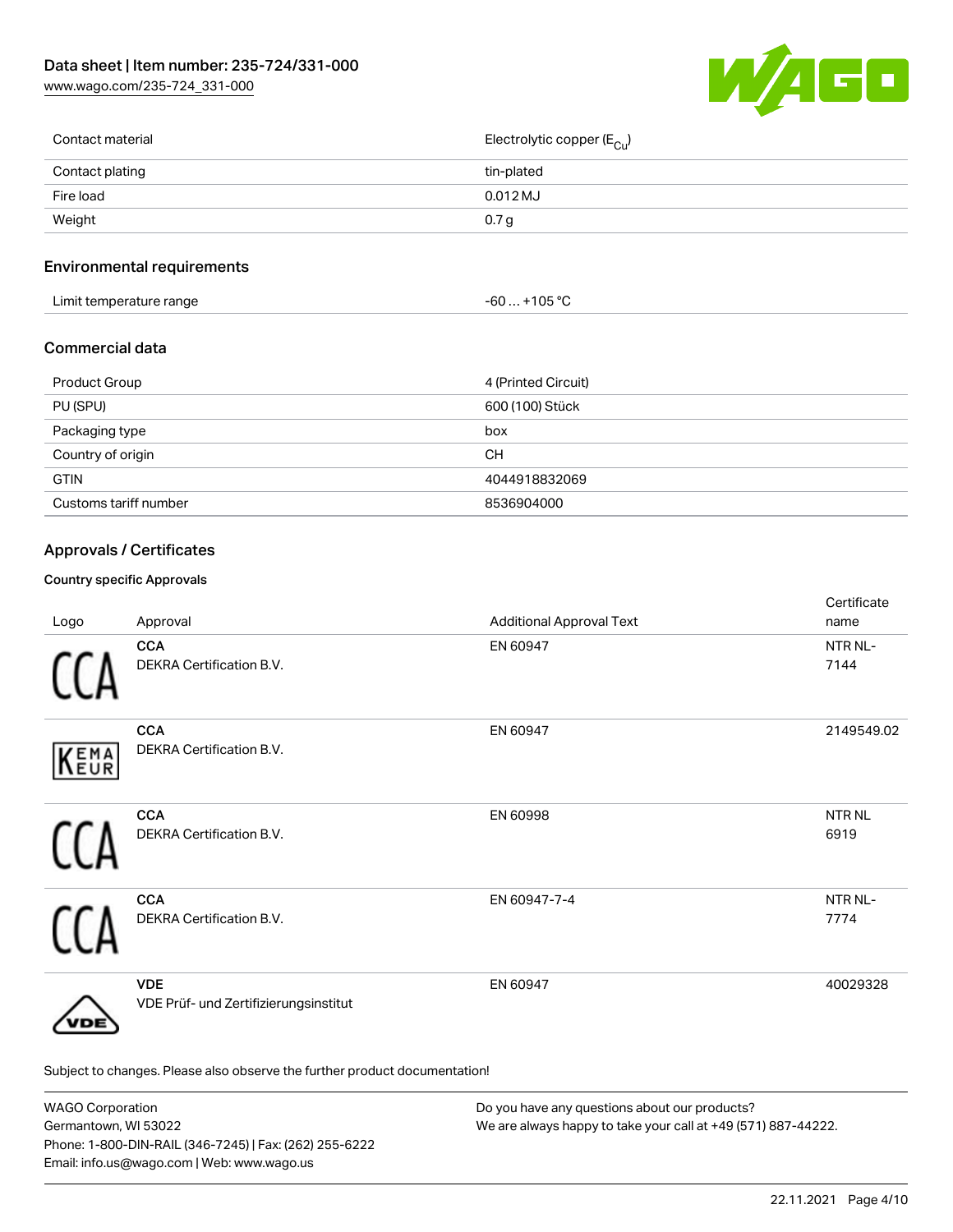

#### Ship Approvals

| Logo | Approval                                  | <b>Additional Approval Text</b> | Certificate<br>name               |
|------|-------------------------------------------|---------------------------------|-----------------------------------|
| ABS  | <b>ABS</b><br>American Bureau of Shipping |                                 | $19-$<br>HG1869876-<br><b>PDA</b> |
|      | <b>DNV GL</b>                             | $\overline{\phantom{0}}$        | TAE000016Z                        |
|      | Det Norske Veritas, Germanischer Lloyd    |                                 |                                   |

#### Required accessories

#### End plates

#### End plate

| ltem no.: 235-400                          |                      |
|--------------------------------------------|----------------------|
| End plate; snap-fit type; 1 mm thick; blue | www.wago.com/235-400 |

#### Optional accessories

Phone: 1-800-DIN-RAIL (346-7245) | Fax: (262) 255-6222

Email: info.us@wago.com | Web: www.wago.us

#### Ferrules

| Ferrule                 |                                                                                                    |                                                               |
|-------------------------|----------------------------------------------------------------------------------------------------|---------------------------------------------------------------|
|                         | Item no.: 216-101                                                                                  |                                                               |
|                         | Ferrule; Sleeve for 0.5 mm <sup>2</sup> / AWG 22; uninsulated; electro-tin plated; silver-colored  | www.wago.com/216-101                                          |
|                         | Item no.: 216-104                                                                                  |                                                               |
|                         | Ferrule; Sleeve for 1.5 mm <sup>2</sup> / AWG 16; uninsulated; electro-tin plated; silver-colored  | www.wago.com/216-104                                          |
|                         | Item no.: 216-106                                                                                  |                                                               |
|                         | Ferrule; Sleeve for 2.5 mm <sup>2</sup> / AWG 14; uninsulated; electro-tin plated; silver-colored  | www.wago.com/216-106                                          |
|                         | Item no.: 216-107                                                                                  |                                                               |
|                         | Ferrule; Sleeve for 4 mm <sup>2</sup> / AWG 12; uninsulated; electro-tin plated                    | www.wago.com/216-107                                          |
| Ī                       | Item no.: 216-108                                                                                  |                                                               |
|                         | Ferrule; Sleeve for 6 mm <sup>2</sup> / AWG 10; uninsulated; electro-tin plated; silver-colored    | www.wago.com/216-108                                          |
|                         | Item no.: 216-109                                                                                  |                                                               |
|                         | Ferrule; Sleeve for 10 mm <sup>2</sup> / AWG 8; uninsulated; electro-tin plated                    | www.wago.com/216-109                                          |
|                         | Item no.: 216-102                                                                                  |                                                               |
|                         | Ferrule; Sleeve for 0.75 mm <sup>2</sup> / AWG 20; uninsulated; electro-tin plated; silver-colored | www.wago.com/216-102                                          |
|                         | Item no.: 216-103                                                                                  |                                                               |
|                         | Ferrule; Sleeve for 1 mm <sup>2</sup> / AWG 18; uninsulated; electro-tin plated                    | www.wago.com/216-103                                          |
| I                       | Item no.: 216-110                                                                                  |                                                               |
|                         | Ferrule; Sleeve for 16 mm <sup>2</sup> / AWG 6; uninsulated; electro-tin plated; metallic brown    | www.wago.com/216-110                                          |
|                         | Subject to changes. Please also observe the further product documentation!                         |                                                               |
| <b>WAGO Corporation</b> |                                                                                                    | Do you have any questions about our products?                 |
| Germantown, WI 53022    |                                                                                                    | We are always happy to take your call at +49 (571) 887-44222. |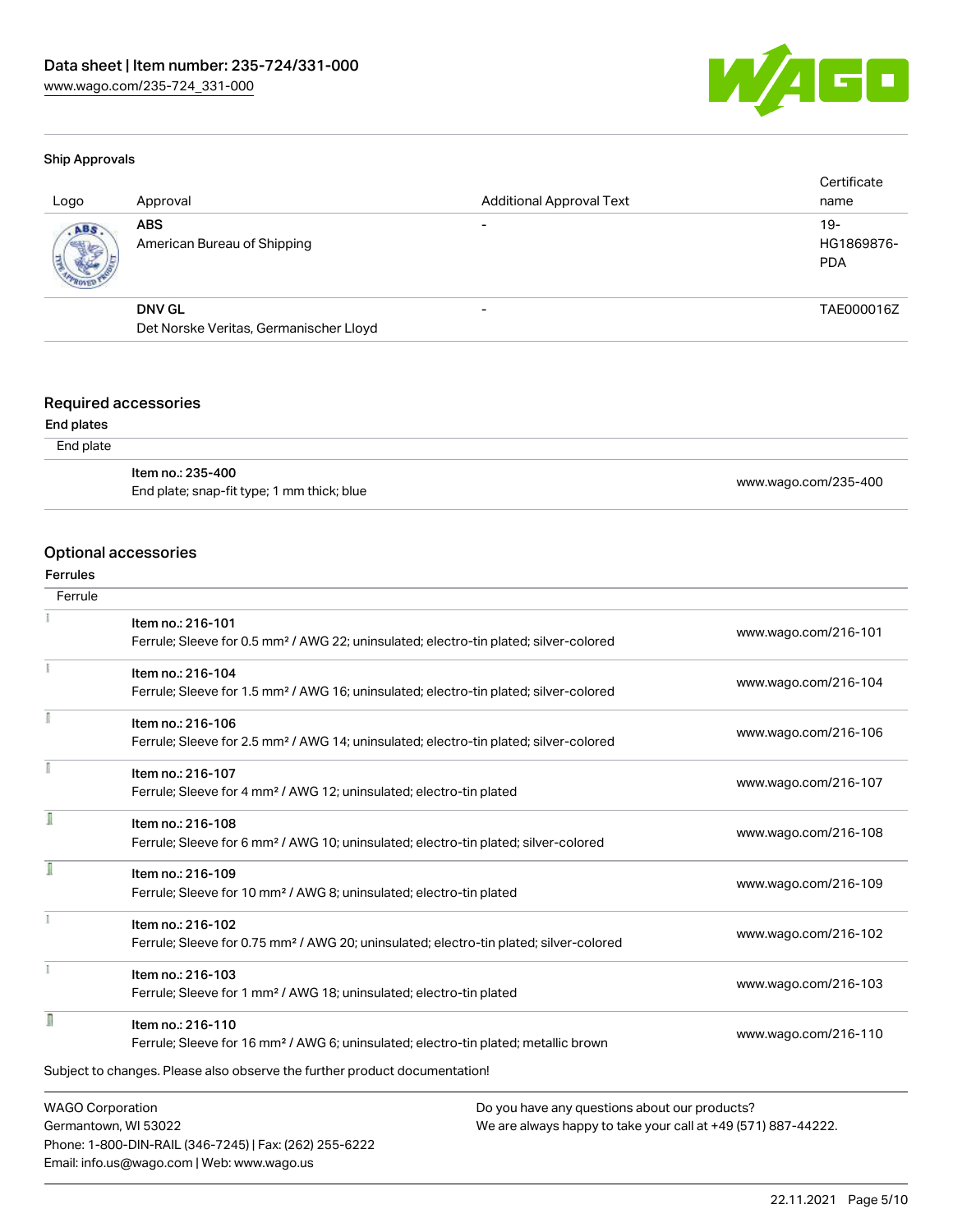## Data sheet | Item number: 235-724/331-000

[www.wago.com/235-724\\_331-000](http://www.wago.com/235-724_331-000)



|    | Item no.: 216-123<br>Ferrule; Sleeve for 1 mm <sup>2</sup> / AWG 18; uninsulated; electro-tin plated; silver-colored                                                               | www.wago.com/216-123 |
|----|------------------------------------------------------------------------------------------------------------------------------------------------------------------------------------|----------------------|
| ī. | Item no.: 216-122<br>Ferrule; Sleeve for 0.75 mm <sup>2</sup> / AWG 20; uninsulated; electro-tin plated; silver-colored                                                            | www.wago.com/216-122 |
|    | Item no.: 216-124<br>Ferrule; Sleeve for 1.5 mm <sup>2</sup> / AWG 16; uninsulated; electro-tin plated                                                                             | www.wago.com/216-124 |
|    | Item no.: 216-142<br>Ferrule; Sleeve for 0.75 mm <sup>2</sup> / 18 AWG; uninsulated; electro-tin plated; electrolytic copper; gastight<br>crimped; acc. to DIN 46228, Part 1/08.92 | www.wago.com/216-142 |
|    | Item no.: 216-132<br>Ferrule; Sleeve for 0.34 mm <sup>2</sup> / AWG 24; uninsulated; electro-tin plated                                                                            | www.wago.com/216-132 |
|    | Item no.: 216-121<br>Ferrule; Sleeve for 0.5 mm <sup>2</sup> / AWG 22; uninsulated; electro-tin plated; silver-colored                                                             | www.wago.com/216-121 |
|    | Item no.: 216-143<br>Ferrule; Sleeve for 1 mm <sup>2</sup> / AWG 18; uninsulated; electro-tin plated; electrolytic copper; gastight<br>crimped; acc. to DIN 46228, Part 1/08.92    | www.wago.com/216-143 |
|    | Item no.: 216-131<br>Ferrule; Sleeve for 0.25 mm <sup>2</sup> / AWG 24; uninsulated; electro-tin plated; silver-colored                                                            | www.wago.com/216-131 |
|    | Item no.: 216-141<br>Ferrule; Sleeve for 0.5 mm <sup>2</sup> / 20 AWG; uninsulated; electro-tin plated; electrolytic copper; gastight<br>crimped; acc. to DIN 46228, Part 1/08.92  | www.wago.com/216-141 |
| s. | Item no.: 216-152<br>Ferrule; Sleeve for 0.34 mm <sup>2</sup> / AWG 24; uninsulated; electro-tin plated                                                                            | www.wago.com/216-152 |
|    | Item no.: 216-203<br>Ferrule; Sleeve for 1 mm <sup>2</sup> / AWG 18; insulated; electro-tin plated; red                                                                            | www.wago.com/216-203 |
| Å  | Item no.: 216-206<br>Ferrule; Sleeve for 2.5 mm <sup>2</sup> / AWG 14; insulated; electro-tin plated; blue                                                                         | www.wago.com/216-206 |
|    | Item no.: 216-207<br>Ferrule; Sleeve for 4 mm <sup>2</sup> / AWG 12; insulated; electro-tin plated; gray                                                                           | www.wago.com/216-207 |
|    | Item no.: 216-202<br>Ferrule; Sleeve for 0.75 mm <sup>2</sup> / 18 AWG; insulated; electro-tin plated; gray                                                                        | www.wago.com/216-202 |
| T. | Item no.: 216-151<br>Ferrule; Sleeve for 0.25 mm <sup>2</sup> / AWG 24; uninsulated; electro-tin plated                                                                            | www.wago.com/216-151 |
| 1  | Item no.: 216-204<br>Ferrule; Sleeve for 1.5 mm <sup>2</sup> / AWG 16; insulated; electro-tin plated; black                                                                        | www.wago.com/216-204 |
|    | Item no.: 216-209<br>Ferrule; Sleeve for 10 mm <sup>2</sup> / AWG 8; insulated; electro-tin plated; red                                                                            | www.wago.com/216-209 |
|    | Item no.: 216-205                                                                                                                                                                  | www.wago.com/216-205 |
|    | Subject to changes. Please also observe the further product documentation!                                                                                                         |                      |

WAGO Corporation Germantown, WI 53022 Phone: 1-800-DIN-RAIL (346-7245) | Fax: (262) 255-6222 Email: info.us@wago.com | Web: www.wago.us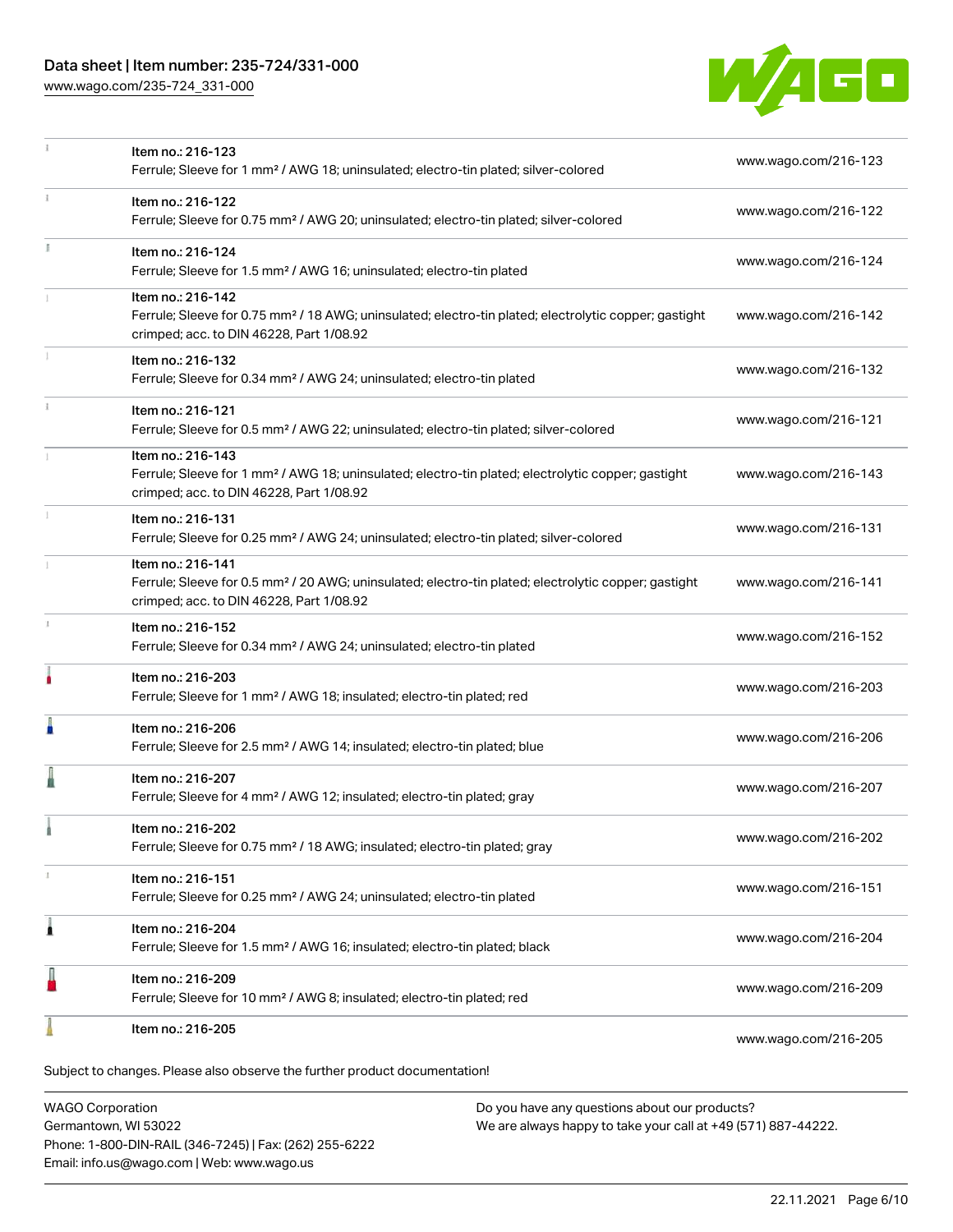[www.wago.com/235-724\\_331-000](http://www.wago.com/235-724_331-000)



|   | Ferrule; Sleeve for 2.08 mm <sup>2</sup> / AWG 14; insulated; electro-tin plated; yellow                                                                                                                   |                      |
|---|------------------------------------------------------------------------------------------------------------------------------------------------------------------------------------------------------------|----------------------|
|   | Item no.: 216-144<br>Ferrule; Sleeve for 1.5 mm <sup>2</sup> / AWG 16; uninsulated; electro-tin plated; electrolytic copper; gastight<br>crimped; acc. to DIN 46228, Part 1/08.92; silver-colored          | www.wago.com/216-144 |
| l | Item no.: 216-208<br>Ferrule; Sleeve for 6 mm <sup>2</sup> / AWG 10; insulated; electro-tin plated; electrolytic copper; gastight crimped; www.wago.com/216-208<br>acc. to DIN 46228, Part 4/09.90; yellow |                      |
|   | Item no.: 216-201<br>Ferrule; Sleeve for 0.5 mm <sup>2</sup> / 20 AWG; insulated; electro-tin plated; white                                                                                                | www.wago.com/216-201 |
|   | Item no.: 216-223<br>Ferrule; Sleeve for 1 mm <sup>2</sup> / AWG 18; insulated; electro-tin plated; red                                                                                                    | www.wago.com/216-223 |
|   | Item no.: 216-210<br>Ferrule; Sleeve for 16 mm <sup>2</sup> / AWG 6; insulated; electro-tin plated; electrolytic copper; gastight crimped; www.wago.com/216-210<br>acc. to DIN 46228, Part 4/09.90; blue   |                      |
|   | Item no.: 216-241<br>Ferrule; Sleeve for 0.5 mm <sup>2</sup> / 20 AWG; insulated; electro-tin plated; electrolytic copper; gastight<br>crimped; acc. to DIN 46228, Part 4/09.90; white                     | www.wago.com/216-241 |
|   | Item no.: 216-242<br>Ferrule; Sleeve for 0.75 mm <sup>2</sup> / 18 AWG; insulated; electro-tin plated; electrolytic copper; gastight<br>crimped; acc. to DIN 46228, Part 4/09.90; gray                     | www.wago.com/216-242 |
|   | Item no.: 216-222<br>Ferrule; Sleeve for 0.75 mm <sup>2</sup> / 18 AWG; insulated; electro-tin plated; gray                                                                                                | www.wago.com/216-222 |
|   | Item no.: 216-221<br>Ferrule; Sleeve for 0.5 mm <sup>2</sup> / 20 AWG; insulated; electro-tin plated; white                                                                                                | www.wago.com/216-221 |
| Â | Item no.: 216-224<br>Ferrule; Sleeve for 1.5 mm <sup>2</sup> / AWG 16; insulated; electro-tin plated; black                                                                                                | www.wago.com/216-224 |
|   | Item no.: 216-243<br>Ferrule; Sleeve for 1 mm <sup>2</sup> / AWG 18; insulated; electro-tin plated; electrolytic copper; gastight crimped; www.wago.com/216-243<br>acc. to DIN 46228, Part 4/09.90; red    |                      |
|   | Item no.: 216-244<br>Ferrule; Sleeve for 1.5 mm <sup>2</sup> / AWG 16; insulated; electro-tin plated; electrolytic copper; gastight<br>crimped; acc. to DIN 46228, Part 4/09.90; black                     | www.wago.com/216-244 |
|   | Item no.: 216-263<br>Ferrule; Sleeve for 1 mm <sup>2</sup> / AWG 18; insulated; electro-tin plated; electrolytic copper; gastight crimped; www.wago.com/216-263<br>acc. to DIN 46228, Part 4/09.90; red    |                      |
| п | Item no.: 216-246<br>Ferrule; Sleeve for 2.5 mm <sup>2</sup> / AWG 14; insulated; electro-tin plated; electrolytic copper; gastight<br>crimped; acc. to DIN 46228, Part 4/09.90; blue                      | www.wago.com/216-246 |
| п | Item no.: 216-266<br>Ferrule; Sleeve for 2.5 mm <sup>2</sup> / AWG 14; insulated; electro-tin plated; electrolytic copper; gastight<br>crimped; acc. to DIN 46228, Part 4/09.90; blue                      | www.wago.com/216-266 |
| £ | Item no.: 216-264<br>Ferrule; Sleeve for 1.5 mm <sup>2</sup> / AWG 16; insulated; electro-tin plated; electrolytic copper; gastight<br>crimped; acc. to DIN 46228, Part 4/09.90; black                     | www.wago.com/216-264 |

Subject to changes. Please also observe the further product documentation!

WAGO Corporation Germantown, WI 53022 Phone: 1-800-DIN-RAIL (346-7245) | Fax: (262) 255-6222 Email: info.us@wago.com | Web: www.wago.us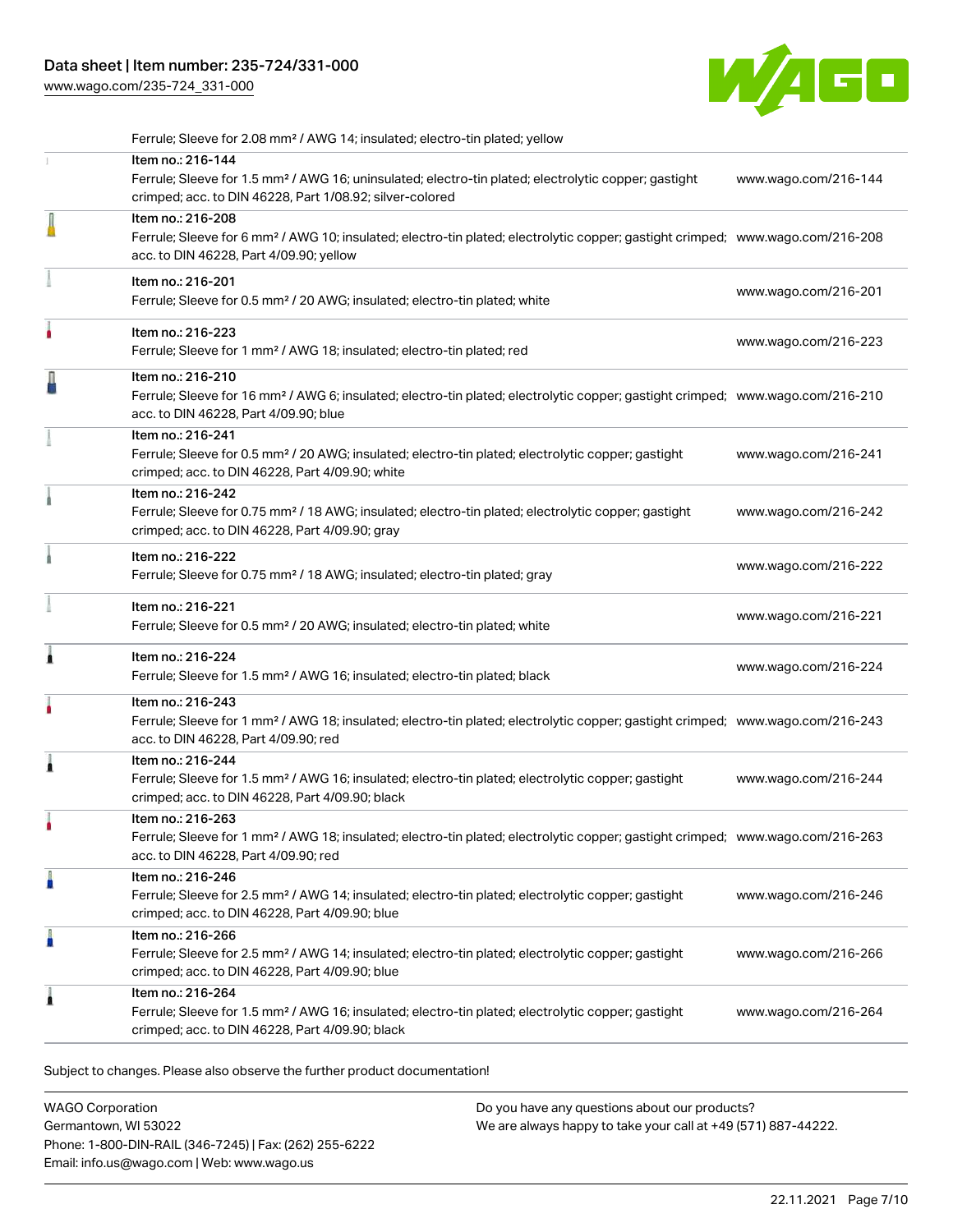# Data sheet | Item number: 235-724/331-000

[www.wago.com/235-724\\_331-000](http://www.wago.com/235-724_331-000)



| 1 | Item no.: 216-284<br>Ferrule; Sleeve for 1.5 mm <sup>2</sup> / AWG 16; insulated; electro-tin plated; electrolytic copper; gastight<br>crimped; acc. to DIN 46228, Part 4/09.90; black                     | www.wago.com/216-284 |
|---|------------------------------------------------------------------------------------------------------------------------------------------------------------------------------------------------------------|----------------------|
| I | Item no.: 216-286<br>Ferrule; Sleeve for 2.5 mm <sup>2</sup> / AWG 14; insulated; electro-tin plated; electrolytic copper; gastight<br>crimped; acc. to DIN 46228, Part 4/09.90; blue                      | www.wago.com/216-286 |
|   | Item no.: 216-287<br>Ferrule; Sleeve for 4 mm <sup>2</sup> / AWG 12; insulated; electro-tin plated; electrolytic copper; gastight crimped; www.wago.com/216-287<br>acc. to DIN 46228, Part 4/09.90; gray   |                      |
|   | Item no.: 216-262<br>Ferrule; Sleeve for 0.75 mm <sup>2</sup> / 18 AWG; insulated; electro-tin plated; electrolytic copper; gastight<br>crimped; acc. to DIN 46228, Part 4/09.90; gray                     | www.wago.com/216-262 |
| I | Item no.: 216-288<br>Ferrule; Sleeve for 6 mm <sup>2</sup> / AWG 10; insulated; electro-tin plated; electrolytic copper; gastight crimped; www.wago.com/216-288<br>acc. to DIN 46228, Part 4/09.90; yellow |                      |
| Д | Item no.: 216-289<br>Ferrule; Sleeve for 10 mm <sup>2</sup> / AWG 8; insulated; electro-tin plated; electrolytic copper; gastight crimped; www.wago.com/216-289<br>acc. to DIN 46228, Part 4/09.90; red    |                      |
|   | Item no.: 216-301<br>Ferrule; Sleeve for 0.25 mm <sup>2</sup> / AWG 24; insulated; electro-tin plated; yellow                                                                                              | www.wago.com/216-301 |
|   | Item no.: 216-321<br>Ferrule; Sleeve for 0.25 mm <sup>2</sup> / AWG 24; insulated; electro-tin plated; yellow                                                                                              | www.wago.com/216-321 |
| ł | Item no.: 216-322<br>Ferrule; Sleeve for 0.34 mm <sup>2</sup> / 22 AWG; insulated; electro-tin plated; green                                                                                               | www.wago.com/216-322 |
| I | Item no.: 216-267<br>Ferrule; Sleeve for 4 mm <sup>2</sup> / AWG 12; insulated; electro-tin plated; electrolytic copper; gastight crimped; www.wago.com/216-267<br>acc. to DIN 46228, Part 4/09.90; gray   |                      |
|   | Item no.: 216-302<br>Ferrule; Sleeve for 0.34 mm <sup>2</sup> / 22 AWG; insulated; electro-tin plated; light turquoise                                                                                     | www.wago.com/216-302 |
|   |                                                                                                                                                                                                            |                      |

# Downloads Documentation

#### Additional Information

| Technical explanations | 2019 Apr 3 | pdf<br>2.0 MB   | Download |
|------------------------|------------|-----------------|----------|
|                        |            | pdf<br>125.0 kB | Download |

# CAD files

#### CAD data

#### 2D/3D Models 235-724/331-000

Subject to changes. Please also observe the further product documentation!

WAGO Corporation Germantown, WI 53022 Phone: 1-800-DIN-RAIL (346-7245) | Fax: (262) 255-6222 Email: info.us@wago.com | Web: www.wago.us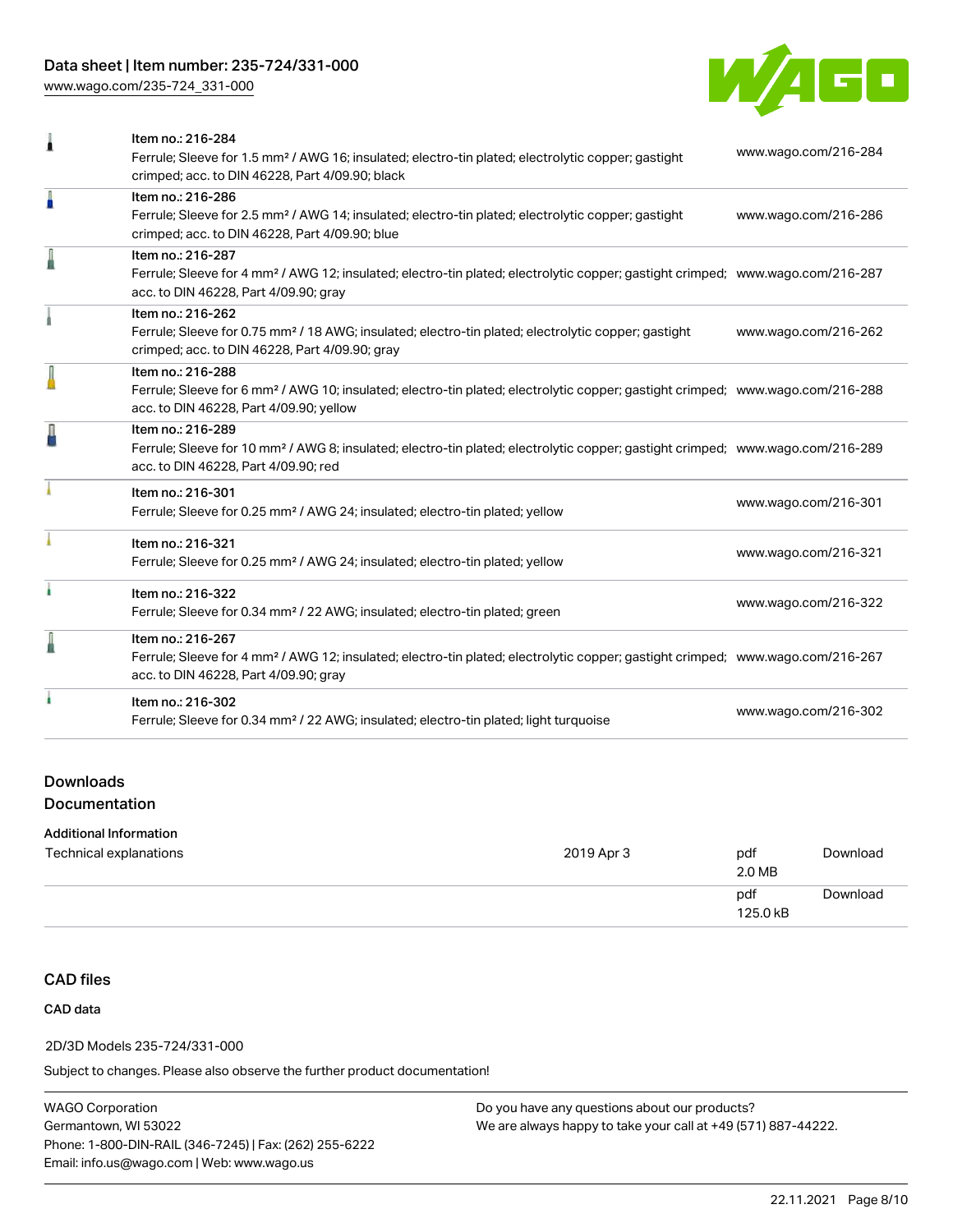

|                 |                                                                                                                                                                        | URL        | Download |
|-----------------|------------------------------------------------------------------------------------------------------------------------------------------------------------------------|------------|----------|
| <b>CAE</b> data |                                                                                                                                                                        |            |          |
|                 | EPLAN Data Portal 235-724/331-000                                                                                                                                      | <b>URL</b> | Download |
|                 | ZUKEN Portal 235-724/331-000                                                                                                                                           | <b>URL</b> | Download |
|                 | EPLAN Data Portal 235-724/331-000                                                                                                                                      | <b>URL</b> | Download |
|                 | PCB Design                                                                                                                                                             |            |          |
|                 | Symbol and Footprint 235-724/331-000                                                                                                                                   | <b>URL</b> | Download |
|                 | CAx data for your PCB design, consisting of "schematic symbols and PCB footprints",<br>allow easy integration of the WAGO component into your development environment. |            |          |
|                 | Supported formats:                                                                                                                                                     |            |          |
| ш               | Accel EDA 14 & 15                                                                                                                                                      |            |          |
| ш               | Altium 6 to current version                                                                                                                                            |            |          |
| ш               | Cadence Allegro                                                                                                                                                        |            |          |
| ш               | DesignSpark                                                                                                                                                            |            |          |
| П               | Eagle Libraries                                                                                                                                                        |            |          |
| ш               | KiCad                                                                                                                                                                  |            |          |
|                 | Mentor Graphics BoardStation                                                                                                                                           |            |          |
| Ш               | Mentor Graphics Design Architect                                                                                                                                       |            |          |
| ш               | Mentor Graphics Design Expedition 99 and 2000                                                                                                                          |            |          |
| ш               | OrCAD 9.X PCB and Capture                                                                                                                                              |            |          |
| ш               | PADS PowerPCB 3, 3.5, 4.X, and 5.X                                                                                                                                     |            |          |
| ш               | PADS PowerPCB and PowerLogic 3.0                                                                                                                                       |            |          |
|                 | PCAD 2000, 2001, 2002, 2004, and 2006                                                                                                                                  |            |          |
| ш               | Pulsonix 8.5 or newer                                                                                                                                                  |            |          |
|                 | <b>STL</b>                                                                                                                                                             |            |          |
|                 | 3D STEP                                                                                                                                                                |            |          |
|                 | TARGET 3001!                                                                                                                                                           |            |          |
|                 | View Logic ViewDraw                                                                                                                                                    |            |          |
|                 | Quadcept                                                                                                                                                               |            |          |
|                 | Zuken CadStar 3 and 4                                                                                                                                                  |            |          |
|                 | Zuken CR-5000 and CR-8000                                                                                                                                              |            |          |
|                 | PCB Component Libraries (EDA), PCB CAD Library Ultra Librarian                                                                                                         |            |          |

WAGO Corporation Germantown, WI 53022 Phone: 1-800-DIN-RAIL (346-7245) | Fax: (262) 255-6222 Email: info.us@wago.com | Web: www.wago.us